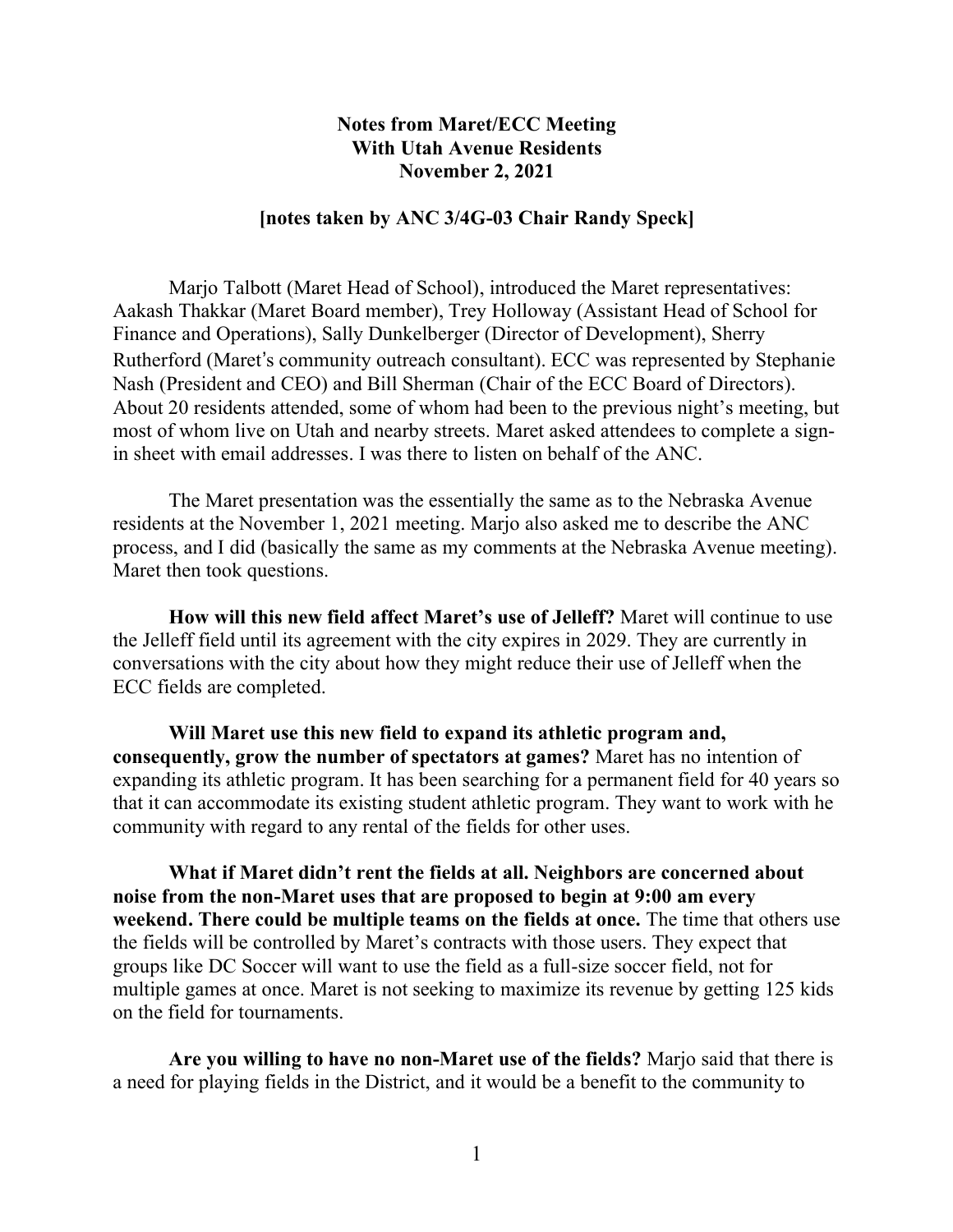have the fields available to others. That is part of Maret's philosophy to give back to the community.

**This field is not zoned for the level of noise that would be created by the uses Maret proposes. Neighbors will not be able to sit in their backyards without hearing the kids playing. If there were no rentals, it would keep the noise within acceptable bounds.**

**The field has been unused for decades, so there is nothing being take away. If the city needs more playing fields, they should provide the space, not Maret. You think this would be great for the city, but you don't live here. I don't care if someone blocks away doesn't have playing fields. If it were city land, there would be controls, but there is no control over a private entity. This property is not zoned for this use.**

**Maret has not talked about flooding issues.**

**Is Maret willing to have input from neighbors on the terms of its lease contracts? We should have participation as stakeholders.** Aakash said, "Yes." Marjo said that this is not about the money to be derived from rentals. Maret's plan to lease the fields to others is driven by its philosophy that the fields are a needed resource that should be used by others.

### **There is a big feeling by the neighbors of having no control over the changes being made.**

**Where is the seating going to be?** Trey said that the current plan is to have moveable stands on the north and south sides of the multipurpose field. The plan is to have permanent stands on either side of the baseball backstop and permanent bleachers at the west end of the multipurpose field, next to the Utah Avenue alley (i.e., near the houses on Utah that back up to the alley). They are still considering those plans.

**Where with the moveable stands be stored when not in use?** They may be stored in the field house or elsewhere on the property. That has not been decided.

Aakash said that it would be necessary to work through some "arbiter" like the ANC rather than having individual neighbors negotiating the terms of the lease. Some individual neighbors may not be completely comfortable with all the terms, but they will have to be worked out through negotiations. He said that they have sent the ANC a copy of one current Maret lease for its athletic facilities.

# **Why should we end up not "completely comfortable" with the negotiated agreement? Maret is turning the field into a public park. Is its goal to maximize**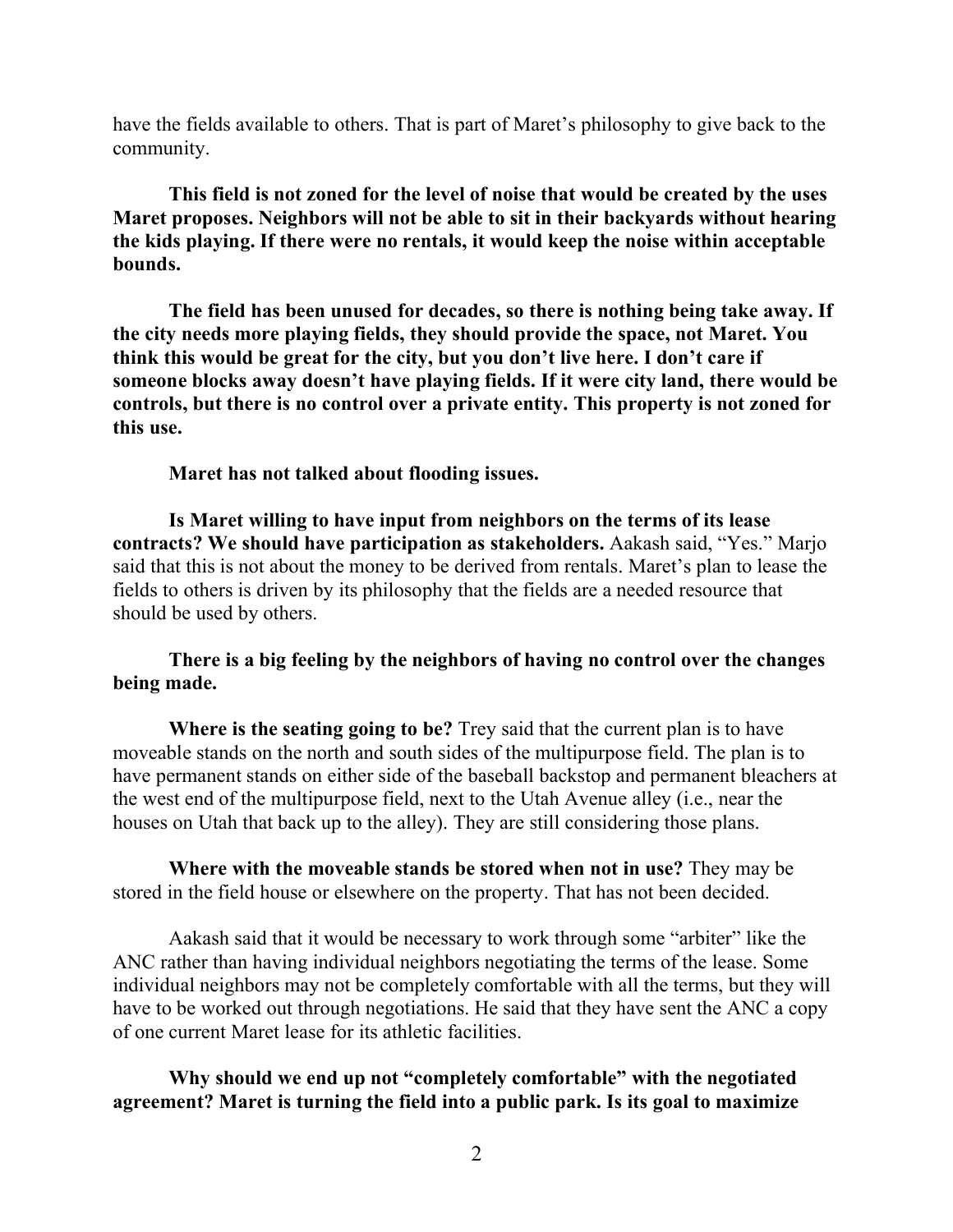**use?** Maret said that its philosophy would be to make the field available as much as possible except on holidays. Maret will control who goes on the property, and it will not be accessible in the way a public park would be. Stephanie said that there have been unauthorized uses of the field, and they have arranged for Lafayette to use it on occasion.

**Will there be amplification?** No, there will be no PA systems. **Will there be referee whistles or noise makers?** There will be referee whistles, but no noise makers or horns will be permitted. Maret has current noise restrictions with those who use its fields, and if lessees don't follow the rules, they are kicked off. Maret won't tolerate misbehavior. With their current lessees, Maret doesn't hear complaints from neighbors about problems with noise or trash because they manage those potential problems.

**Can neighbors call Maret if there are problems on the field?** Yes. Aakash said that all of these conditions could be included in the BZA order.

**Please describe the parking plans?** Trey said that their preliminary study indicated that they need  $50^{+/-}$  spaces to meet the expected usage. That is still being evaluated. The city is pushing Maret to use more on-street parking rather than a parking lot. Marjo said that the kids would be bused from Maret.

**Why do you need a new bus turnout? Why can't Maret use the existing circular drive in front of ECC?** Maret and ECC explained that the circular drive is for ECC's use, and it would conflict with the drop-off times for Maret after school. Maret doesn't have access to that property under its lease, and it is proposing lay-bys for picking up and dropping off students instead.

**Why does Maret need the alley for picking up trash? This will commercialize the alley, and there is no room for dumpsters.** Maret said that was a good point, and they would look into it. Trey said that DDOT had asked them to use the alley for access, and they would need it in any case for access in an emergency if an athlete is injured.

### **The gate at the end of the alley should remain locked when not in use. Maret is planning a different level of use than ECC has had.**

**Why can't all of ECC's and Maret's trash be picked up at the same location on the Nebraska Avenue side?** Trey said that Maret will still need the curb cut on Nebraska for its program.

**Is there a program that guides the architectural design, and can residents see a copy of that program?** Maret said that there was nothing more than the program described in the BZA filing.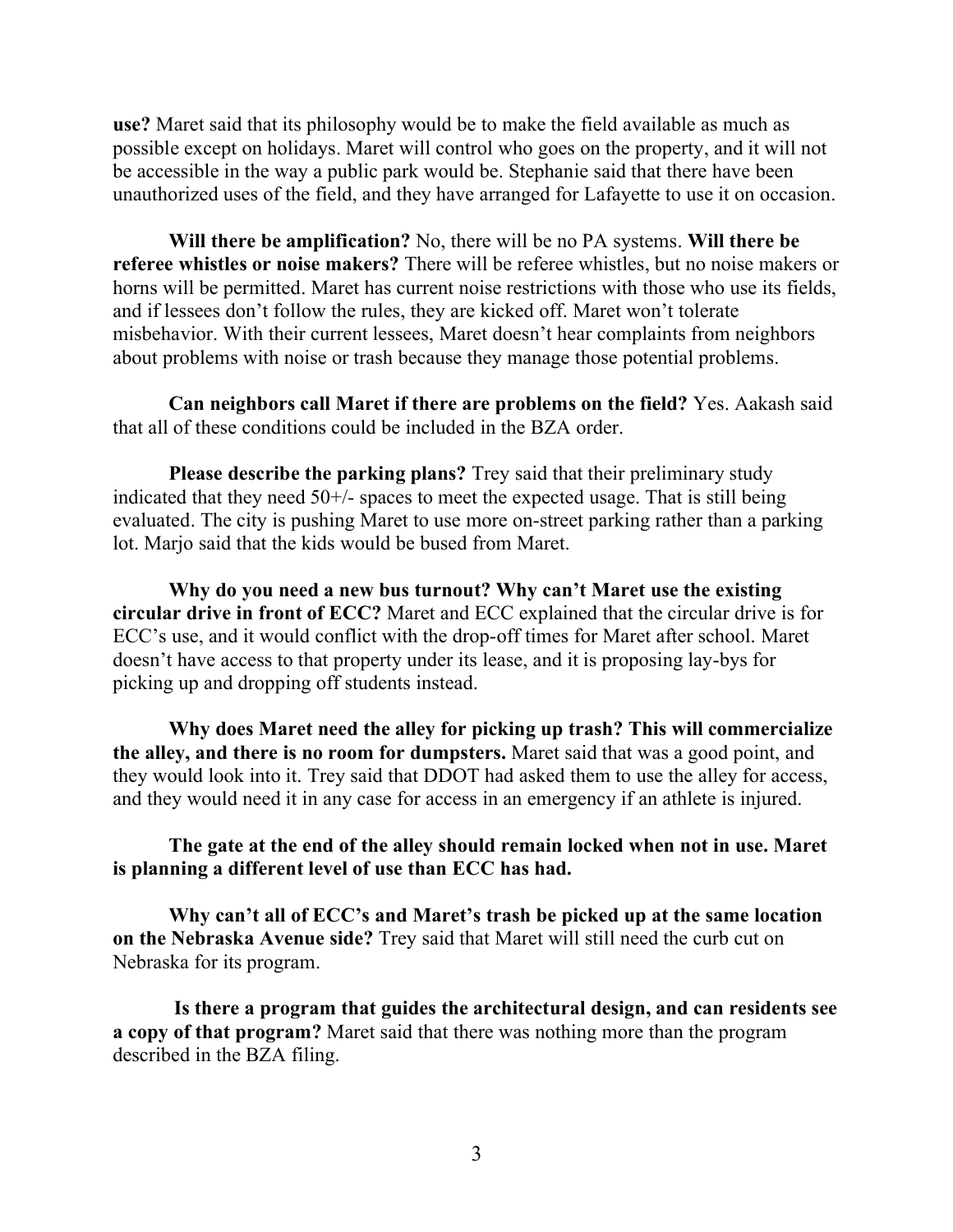**What are the elevations going to look like?** Preliminary engineering indicates that the field will be about 4 to 5 feet below the level of the alley. Maret will share more details as the plans develop. They showed renderings from each of the four sides of the field based on the current concept.

**Has there been an environmental impact study/report?** Maret said that it is conducting preliminary studies and will do whatever the District agencies require with respect to stormwater, noise, and air quality.

**The turf field will be hot.** Marjo said that the materials in the turf field are significantly improved now and have eliminated or greatly reduced the previous environmental concerns.

**This looks like a disaster waiting to happen. The houses on 28th Street will be washed away.** Marjo said that the stormwater management will be improved under Maret's plans. The District's regulations on stormwater are among the most stringent, and Maret will have to meet them.

**Residents raised questions about the Knollwood extension on Nebraska and warned that there would be flooding if they took out the trees. It did turn out to be a problem, and that's why they are now rebuilding Oregon Avenue.** Marjo said that they have done major work on the environmental issues, and the new fields will improve the quality of the environment.

**Is there a comprehensive list of the uses of the fields?** Maret is putting together a chart or calendar to show when the fields will be available for neighborhood use. In general, for the last two weeks of August, Maret will use the fields from 8:00 am until 5:00 pm on weekdays, From September through November, it will use the fields from 3:00 pm to 6:00 pm on weekdays (a little earlier on Wednesdays). They would like to offer the fields to youth groups on Saturdays when Maret doesn't have a game from 9:00 am to 5:00 pm. In the winter, there will be no Maret uses, and they have not established any use for others. From February through May it will be similar to the fall hours with games on weekends. There will be no Maret use in the summer but only rentals.

**The more we hear about uses by third parties, the greater our concerns.** Marjo said that they are willing to talk with neighbors about these third-party uses. They can particularly look at the summer usage.

**Weekends are a problem. Just don't allow third-party uses if you want to be a good neighbor and want us to like Maret's presence here. Maret's "philosophy" disregards and disrespects neighbors.** Marjo said that they are listening, and these concerns make sense.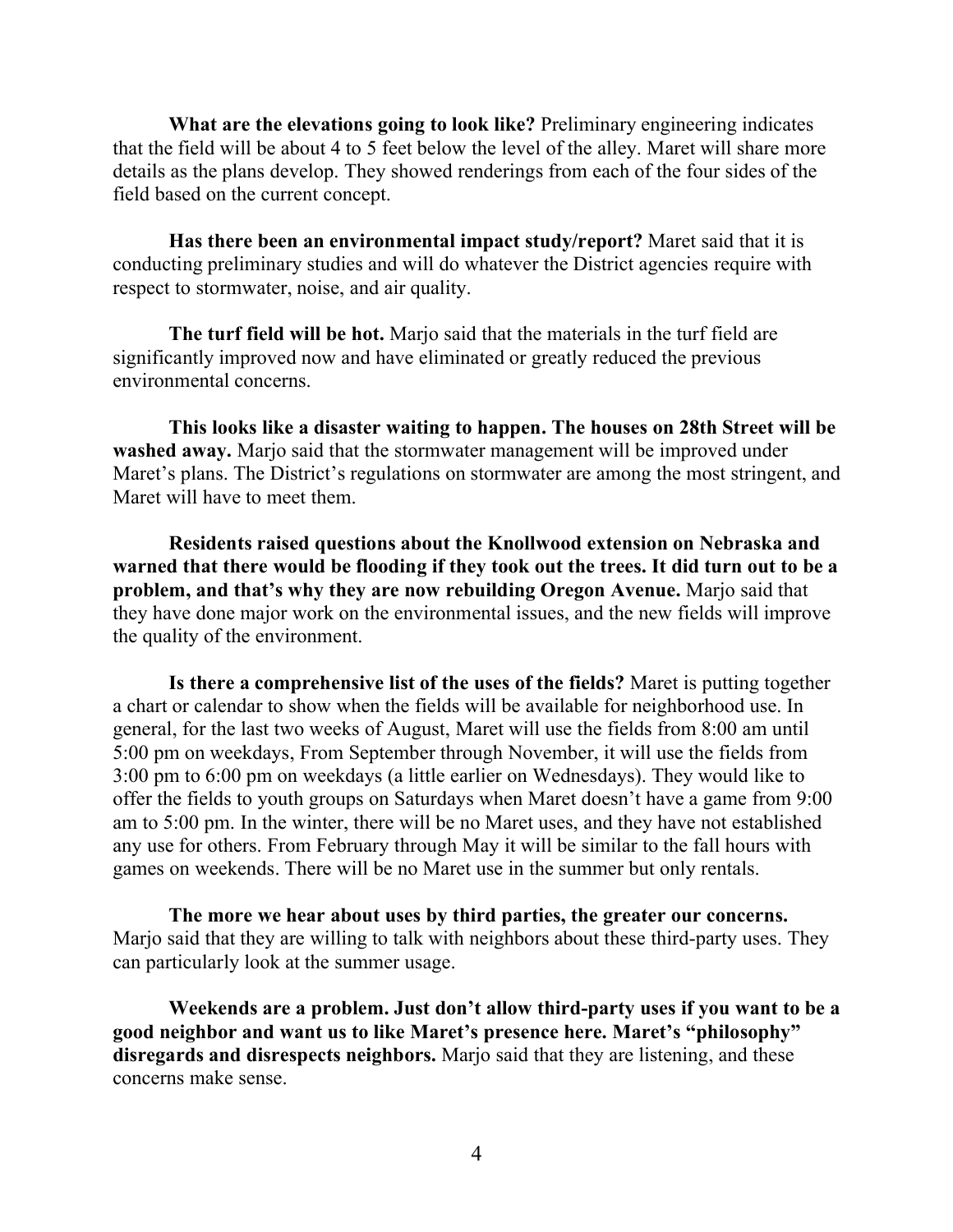**There is an undercurrent from Maret that its "philosophy" overrides the neighbors concerns.** Marjo said that Maret is not discounting their concerns.

**It's tone deaf for Maret to say they will severely impact the neighborhood based on their "philosophy."** Aakash asked whether there is a middle ground.

**This is like having a neighbor who has a loud party every day, all year long.** Marjo said, "We hear you."

**We may not have leverage to stop this from happening, but we do have leverage to make it not as bad. Games — as opposed to practices — will be more disruptive. Maybe Maret can include in its leases that there will be no games and a limit on the numbers of people using the fields. They could limit traffic in and out. There will probably be an increase in Metro bus usage (with a bus stop on Utah). Can there be a Capital Bikeshare station either on the property or on public property?** Maret said it is considering a bike rack, and it can consider a Bikeshare station (though they said some people are opposed to Bikeshare stations).

**When did ECC enter the lease with Maret? There was an announcement of the deal with Maret in February, but you say the lease was entered in June.** ECC and Maret said that there was a due diligence period when Maret continued to look at the the feasibility of the site. The lease was finalized in June.

**How can residents access old ECC property records that are not in the District's on-line data base?** ECC will look into this.

**How many trees will be removed/relocated/retained?** Maret will share that information.

**Maret has filed its BZA application. Can it be changed?** Yes. The filing was a preliminary draft at this time. Applicants often change the application to address any concerns or comments up to 21 days before the hearing, and Maret expects to do that in conjunction with the neighbors and the ANC.

**Some of Maret's "philosophical" uses of the property seems to be a selling point in the application for why the city should approve this field. Won't the application be weakened if Maret cuts back those third-party uses?** The final BZA order will be different than the application, and Maret will make its case based on negotiations with the neighbors and the ANC. Maret has three objectives in this plan: (1) to provide facilities for Maret's athletic programs; (2) to help ECC to continue its work; and (3) to offer space for other youth sports.